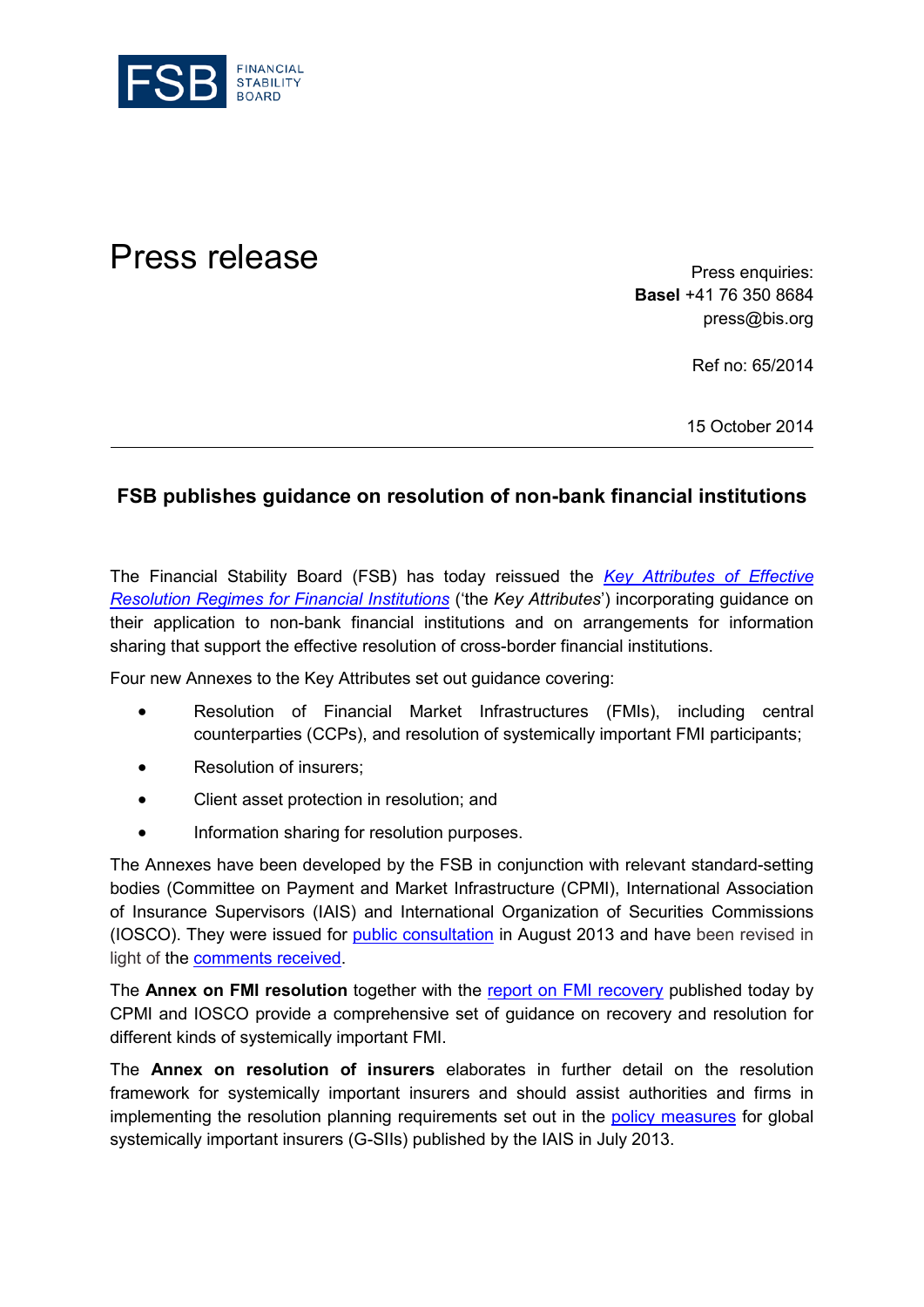The **Annex on client asset protection in resolution** builds on [IOSCO's Report on](http://www.iosco.org/library/pubdocs/pdf/IOSCOPD436.pdf)  [Recommendations Regarding the Protection of Client Assets](http://www.iosco.org/library/pubdocs/pdf/IOSCOPD436.pdf) of January 2014.

**The Annex on information sharing for resolution purposes** sets out principles for the design of national legal gateways and confidentiality regimes to allow the exchange with domestic and foreign authorities of non-public information that is necessary for planning and carrying out resolution. It also includes provisions on information sharing and confidentiality that should be included in the institution-specific cross-border cooperation agreements (COAGs) that the *Key Attributes* require for all global systemically important financial institutions (G-SIFIs).

Mark Carney, Chair of the FSB, said: "The guidance published today is another significant step to giving authorities the tools to manage the failure of any type of systemic institution. The development of resolution regimes for non-bank financial institutions will complement the progress made in enabling the resolution of banks. With the introduction of mandatory central clearing of OTC derivatives, it is crucial that we avoid the threat of CCPs becoming the new "too big to fail" institutions."

Elke König, Chair of the FSB's Resolution Steering Group, noted: "This guidance will give impetus to the adoption by countries around the world of appropriate tools to deal with the failure of FMIs, insurers and firms holding client assets and assist authorities in preparing resolution plans for all such firms that could be systemic in the event of failure."

## **Notes to editors**

The *[Key Attributes of Effective Resolution Regimes for Financial Institutions](http://www.financialstabilityboard.org/publications/r_111104cc.pdf)* are the international standard for resolution regimes for financial institutions. They are a key component of the FSB's policy framework to address the moral hazard and systemic risks associated with institution that are "too big to fail". They were released by the FSB in November 2011 following their endorsement by G20 Leaders at the Cannes Summit. When the FSB adopted the *Key Attributes* in 2011 it was agreed to develop further guidance on the implementation of the *Key Attributes*, taking into account the need for implementation to accommodate sector-specific considerations.

The FSB's report to the G20 on *[Progress and Next Steps Towards "Ending Too Big To Fail"](http://www.financialstabilityboard.org/publications/r_130902.pdf)  [\(TBTF Report\)](http://www.financialstabilityboard.org/publications/r_130902.pdf)* of September 2013 set out the further actions required from the G20, the FSB and other international bodies to complete the policy initiative to end "too-big-to-fail". It noted the need for the FSB, working in conjunction with standard-setting bodies, to finalise guidance on how the Key Attributes should be interpreted and implemented with respect to the resolution of FMIs, the resolution of insurers and the protection of client assets in resolution. It also identified the lack of ability for authorities to share information for resolution purpose as an obstacle to cross-border resolution. The newly adopted guidance documents have been incorporated as annexes into the 2014 version of the *Key Attributes* document. No changes were made to the text of the twelve Key Attributes of October 2011. The twelve Key Attributes remain the umbrella standard for resolution regimes covering financial institutions of all types that could be systemic in failure.